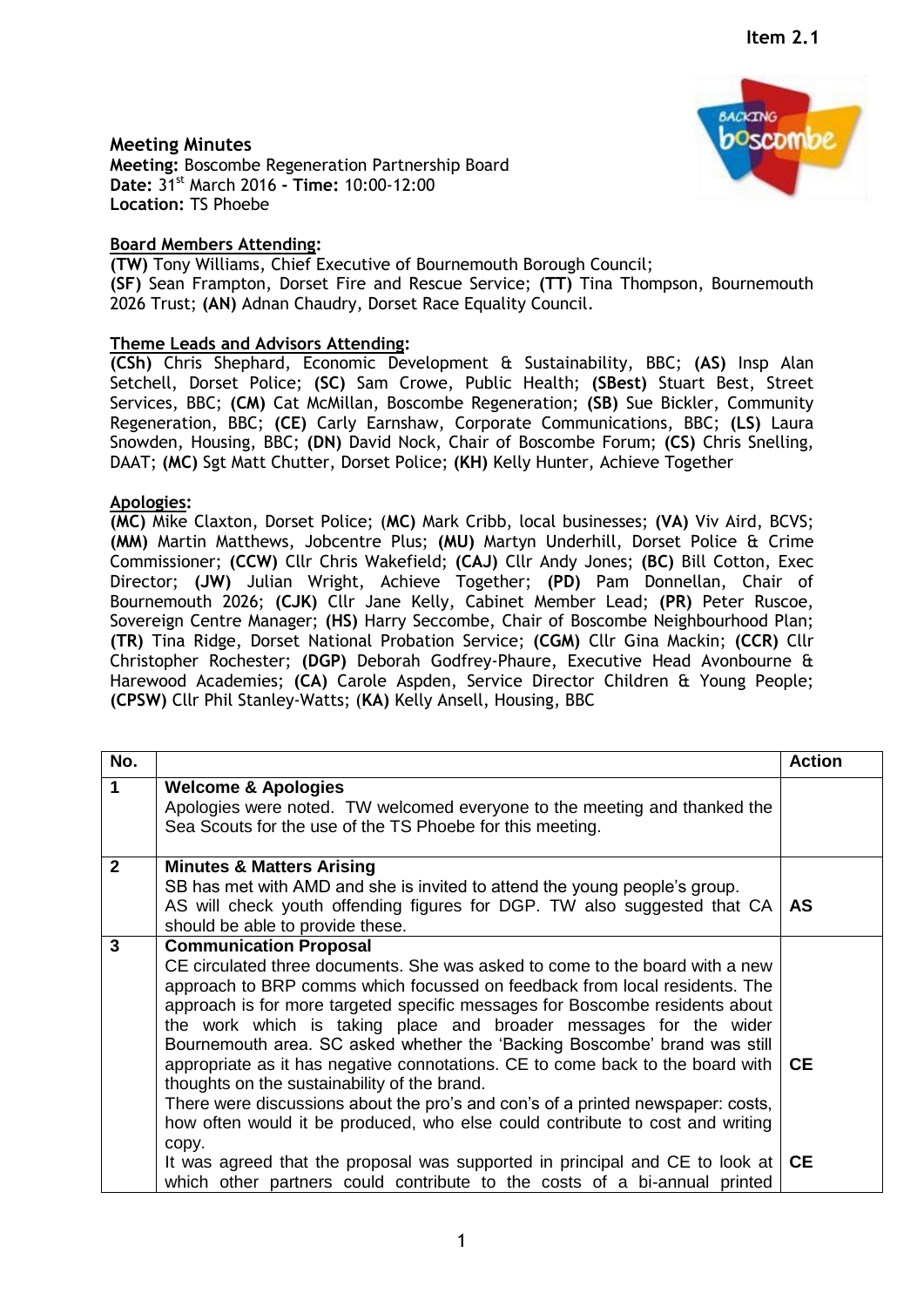|                         | newsletter. SC could offer some budget to include targeted messages around<br>Live Well Dorset etc. Work could begin on the e-newsletter immediately.                                                                                                                                                                                                                                                                                                                                                                                                                                                                                                                                                                                                                                                                                                     |                                                 |
|-------------------------|-----------------------------------------------------------------------------------------------------------------------------------------------------------------------------------------------------------------------------------------------------------------------------------------------------------------------------------------------------------------------------------------------------------------------------------------------------------------------------------------------------------------------------------------------------------------------------------------------------------------------------------------------------------------------------------------------------------------------------------------------------------------------------------------------------------------------------------------------------------|-------------------------------------------------|
| $\overline{\mathbf{4}}$ | <b>Theme Lead Updates &amp; Challenges</b>                                                                                                                                                                                                                                                                                                                                                                                                                                                                                                                                                                                                                                                                                                                                                                                                                |                                                 |
|                         | <b>Economy</b><br>CSh talked through the draft funding proposal to conduct a retail study on<br>Boscombe. The area of focus would be from the Crescent to Pokesdown taking<br>in the secondary trading areas either side of the Precinct. The proposal has<br>been developed following discussions with the Coastal BID, PR, CSh and SB to<br>identify what retail data is already held and/or needed to promote and support<br>investment in the area. TT asked for the business case to be completed in more<br>detail.                                                                                                                                                                                                                                                                                                                                 |                                                 |
|                         | It was agreed that CSh get more detail regarding the overall costing for the<br>review. The overall review should not cost more that £12k and no more than £8k<br>would be provided by the BRP.<br>TW also suggested contacting Planning to look at the work on area<br>characteristics that was carried out in 2008/9.<br>TT will bring the Community Economic Development Plan to the next Board.<br>SB/CSh to bring ideas to the next board on how to resolve the high number of<br>'reds' against the actions in the Economy action plan.                                                                                                                                                                                                                                                                                                             | <b>CSh</b><br><b>CSh</b><br><b>TT</b><br>SB/Csh |
|                         | <b>Young People</b><br>Achieve Together comes to a close later this year and they are currently in the<br>process of organising some events to celebrate the success of the scheme and<br>ensure learning is shared. They are keen to identify who will take over the role<br>of lead for Young People for the Board. KL and JW to meet with DGP to discuss<br>further and come back to the board with a proposal. Following the young<br>people's blue cafe event due to be held later this year the School Council would<br>like to identify some young people to attend the Board.<br>It was asked whether performance data could be brought back to the board for a<br>review. JW to speak to CA to pull down the latest performance data. AC asked<br>whether performance was measured by Ethnicity as well as English as an<br>Additional Language. | KL,<br>JW,<br><b>DGP</b><br><b>JW/CA</b>        |
|                         | <b>Environment</b><br>Following concerns from residents and ward councillors a pedestrian crossing is<br>being installed at the junction of Sea Road/Hawkwood Road.<br>SBest to bring data on ethnicity/gender of FPN'S issued in Boscombe following<br>concerns that the Enforcement Officers were picking on 'easy targets'.<br>The issue was raised that without significant investment we are limited to the<br>amount of work that can be carried out in Boscombe other than the ongoing<br>cleaning and maintenance routines.<br>TW asked SBest to bring a proposal back to the board in three months time with<br>a plan for major works and costs for the area so that if funding does become<br>available from some sources we are ready to apply.                                                                                               | <b>SBest</b><br><b>SBest</b>                    |
|                         | <b>Health</b><br>SC would like to bring some refreshed objectives to the next board for<br>discussion. As part of the clinical services review there will be an opportunity to<br>look at how we develop services outside of the hospital setting in community<br>hubs. He would like to work with the Neighbourhood Forum and Neighbourhood<br>Plan to help develop what this could look like.<br>SC to have a 30 minute slot at the next board to discuss the refreshed                                                                                                                                                                                                                                                                                                                                                                                 | <b>SC/HR</b>                                    |